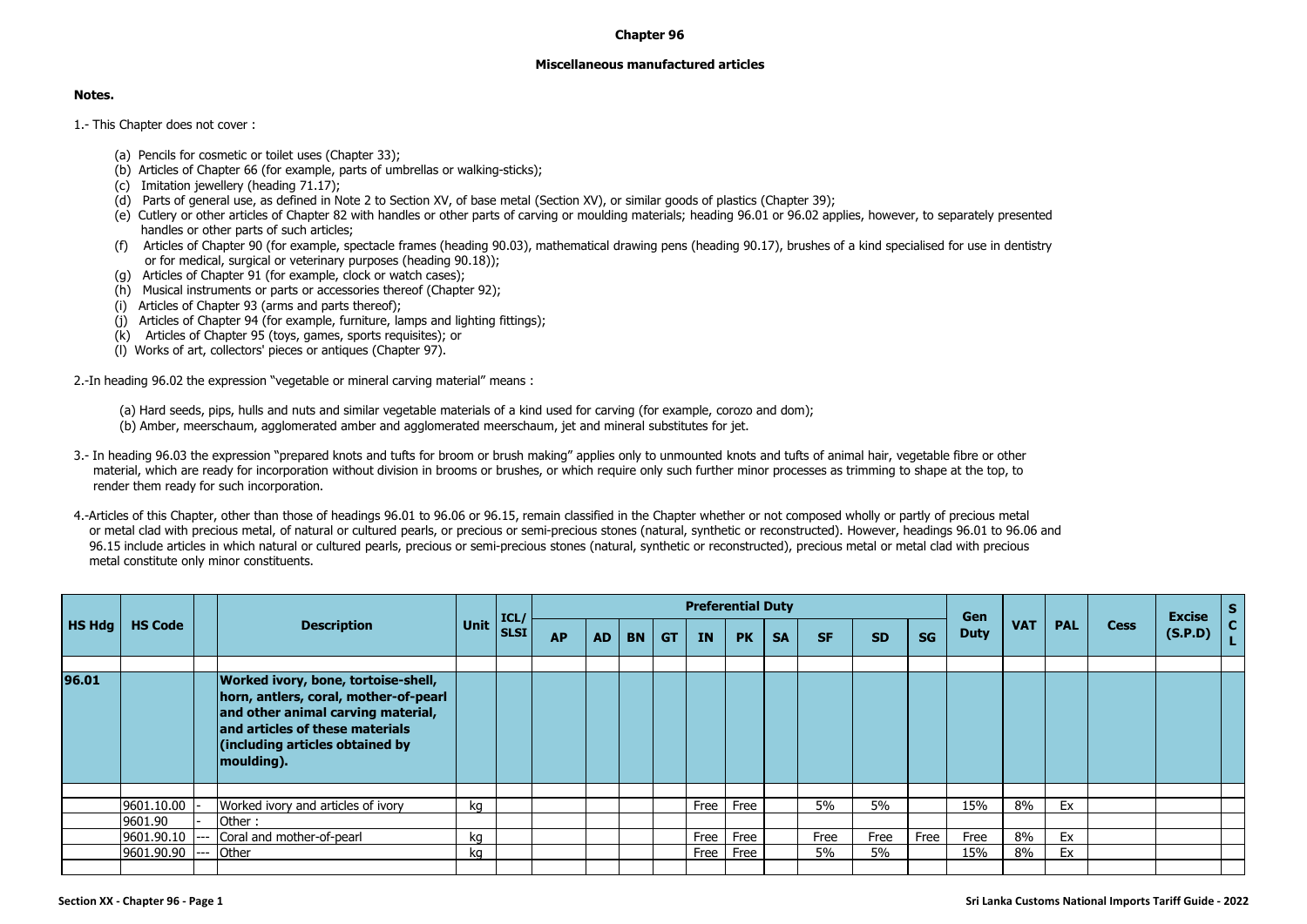|        |                |                                                                                                                                                                                                                                                                                                                                                                                                     |          | ICL/        |           |           |           |           |              | <b>Preferential Duty</b> |           |            |            |           | Gen         |            |            |                                 | <b>Excise</b> | S                  |
|--------|----------------|-----------------------------------------------------------------------------------------------------------------------------------------------------------------------------------------------------------------------------------------------------------------------------------------------------------------------------------------------------------------------------------------------------|----------|-------------|-----------|-----------|-----------|-----------|--------------|--------------------------|-----------|------------|------------|-----------|-------------|------------|------------|---------------------------------|---------------|--------------------|
| HS Hdg | <b>HS Code</b> | <b>Description</b>                                                                                                                                                                                                                                                                                                                                                                                  | Unit     | <b>SLSI</b> | <b>AP</b> | <b>AD</b> | <b>BN</b> | <b>GT</b> | <b>IN</b>    | <b>PK</b>                | <b>SA</b> | <b>SF</b>  | <b>SD</b>  | <b>SG</b> | <b>Duty</b> | <b>VAT</b> | <b>PAL</b> | <b>Cess</b>                     | (S.P.D)       | $\mathbf{C}$<br>L. |
| 96.02  | 9602.00.00     | Worked vegetable or mineral carving<br>material and articles of these<br>materials; moulded or carved articles<br>of wax, of stearin, of natural gums,<br>or natural resins or of modelling<br>pastes, and other moulded or carved<br>articles, not elsewhere specified or<br>included; worked unhardened<br>gelatine (except gelatine of heading<br>35.03) and articles of unhardened<br>gelatine. |          |             |           |           |           |           |              |                          |           |            |            |           |             |            |            |                                 |               |                    |
|        | 9602.00.10     | Capsules used in the manufacture of                                                                                                                                                                                                                                                                                                                                                                 |          |             |           |           |           |           |              |                          |           |            |            |           |             | 8%         | 5%         |                                 |               |                    |
|        | 9602.00.90     | pharmaceutical products<br>Other                                                                                                                                                                                                                                                                                                                                                                    | kg<br>kg |             |           |           |           |           | Free<br>Free | Free<br>Free             |           | Free<br>5% | Free<br>5% | Free      | Free<br>15% | 8%         | Ex         |                                 |               |                    |
|        |                |                                                                                                                                                                                                                                                                                                                                                                                                     |          |             |           |           |           |           |              |                          |           |            |            |           |             |            |            |                                 |               |                    |
| 96.03  |                | <b>Brooms, brushes (including brushes</b><br>constituting parts of machines,<br>appliances or vehicles), hand-<br>operated mechanical floor sweepers,<br>not motorised, mops and feather<br>dusters; prepared knots and tufts for<br>broom or brush making; paint pads<br>and rollers; squeegees (other than<br>roller squeegees).                                                                  |          |             |           |           |           |           |              |                          |           |            |            |           |             |            |            |                                 |               |                    |
|        |                |                                                                                                                                                                                                                                                                                                                                                                                                     |          |             |           |           |           |           |              |                          |           |            |            |           |             |            |            |                                 |               |                    |
|        | 9603.10        | Brooms and brushes, consisting of twigs<br>or other vegetable materials bound<br>together, with or without handles :                                                                                                                                                                                                                                                                                |          |             |           |           |           |           |              |                          |           |            |            |           |             |            |            |                                 |               |                    |
|        | 9603.10.10     | Brooms made of coconut fibre                                                                                                                                                                                                                                                                                                                                                                        | u        | TS          |           |           |           |           |              |                          |           |            |            |           | 15%         | 8%         | 10%        | 35% or<br>$Rs.75/=$<br>per unit |               |                    |
|        | 9603.10.20     | Brooms made of other fibre                                                                                                                                                                                                                                                                                                                                                                          | u        | TS          |           |           |           |           |              |                          |           |            |            |           | 15%         | 8%         | 10%        | 35% or<br>$Rs.75/=$<br>per unit |               |                    |
|        |                | 9603.10.30 --- Tawashi brushes made of 100% coconut<br>fibre                                                                                                                                                                                                                                                                                                                                        | u        | TS          |           |           |           |           |              |                          |           |            |            |           | 15%         | 8%         | 10%        | 35% or<br>$Rs.75/=$<br>per unit |               |                    |
|        | 9603.10.40     | Tawashi brushes made of coconut fibre<br>mixed with other vegetable fibre                                                                                                                                                                                                                                                                                                                           | u        |             |           |           |           |           |              |                          |           |            |            |           | 15%         | 8%         | 10%        | 35% or<br>$Rs.75/=$<br>per unit |               |                    |
|        | 9603.10.50     | Tawashi brushes made of coir fibre mixed<br>with artificial fibre                                                                                                                                                                                                                                                                                                                                   | u        | <b>TS</b>   |           |           |           |           |              |                          |           |            |            |           | 15%         | 8%         | 10%        | 35% or<br>$Rs.75/=$<br>per unit |               |                    |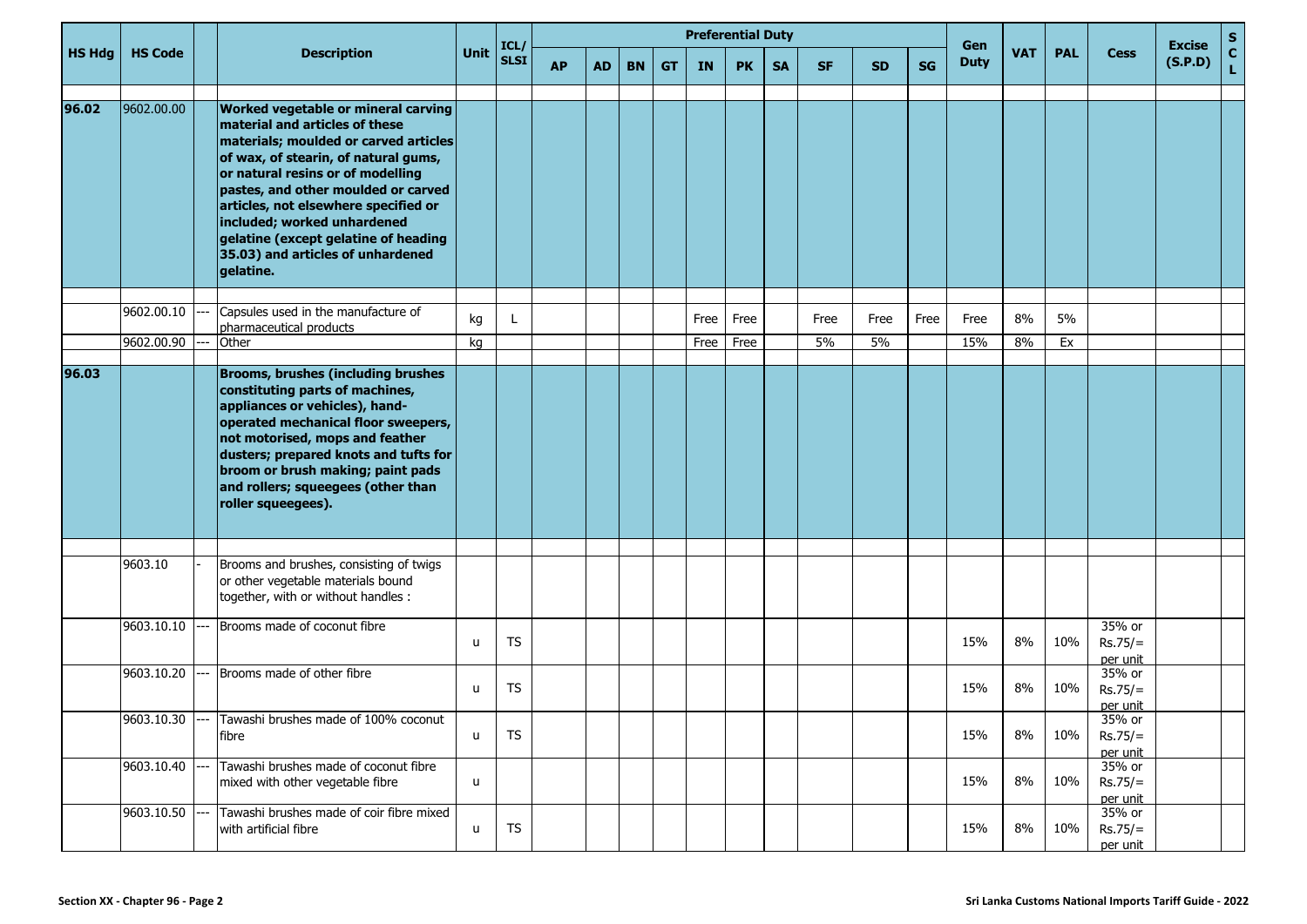|               |                |                                                                                                                                                                                                  |              | ICL/        |           |           |           |           |           | <b>Preferential Duty</b> |           |           |           |           | Gen                           |            |            |                                  | <b>Excise</b> | S            |
|---------------|----------------|--------------------------------------------------------------------------------------------------------------------------------------------------------------------------------------------------|--------------|-------------|-----------|-----------|-----------|-----------|-----------|--------------------------|-----------|-----------|-----------|-----------|-------------------------------|------------|------------|----------------------------------|---------------|--------------|
| <b>HS Hdg</b> | <b>HS Code</b> | <b>Description</b>                                                                                                                                                                               | <b>Unit</b>  | <b>SLSI</b> | <b>AP</b> | <b>AD</b> | <b>BN</b> | <b>GT</b> | <b>IN</b> | <b>PK</b>                | <b>SA</b> | <b>SF</b> | <b>SD</b> | <b>SG</b> | <b>Duty</b>                   | <b>VAT</b> | <b>PAL</b> | <b>Cess</b>                      | (S.P.D)       | $\mathbf{C}$ |
|               |                |                                                                                                                                                                                                  |              |             |           |           |           |           |           |                          |           |           |           |           |                               |            |            |                                  |               |              |
|               | 9603.10.60     | Other brushes made of coconut fibre                                                                                                                                                              | u            | TS          |           |           |           |           |           |                          |           |           |           |           | 15%                           | 8%         | 10%        | 35% or<br>$Rs.75/=$<br>per unit  |               |              |
|               | 9603.10.70     | Brushes made of other fibre                                                                                                                                                                      | u            | TS          |           |           |           |           |           |                          |           |           |           |           | 15%                           | 8%         | 10%        | 35% or<br>$Rs.75/=$<br>per unit  |               |              |
|               |                | Tooth brushes, shaving brushes, hair<br>brushes, nail brushes, eyelash brushes<br>and other toilet brushes for use on the<br>person, including such brushes<br>constituting parts of appliances: |              |             |           |           |           |           |           |                          |           |           |           |           |                               |            |            |                                  |               |              |
|               | 9603.21.00     | Tooth brushes, including dental-plate<br>brushes                                                                                                                                                 | u            | TS          |           |           |           |           |           |                          |           |           |           |           | 15%                           | 8%         | 10%        | 35% or<br>$Rs.75/=$              |               |              |
|               |                | Tooth brushes                                                                                                                                                                                    | u            | TS/S        |           |           |           |           |           |                          |           |           |           |           |                               |            |            | per unit                         |               |              |
|               | 9603.29.00     | Other                                                                                                                                                                                            | u            | <b>TS</b>   |           |           |           |           |           |                          |           |           |           |           | 15%                           | 8%         | 10%        | 35% or<br>$Rs.130/=$<br>per unit |               |              |
|               | 9603.30.00     | Artists' brushes, writing brushes and<br>similar brushes for the application of<br>cosmetics                                                                                                     | u            |             |           |           |           |           |           |                          |           |           |           |           | 15%                           | 8%         | 10%        |                                  |               |              |
|               | 9603.40.00     | Paint, distemper, varnish or similar<br>brushes (other than brushes of<br>subheading 9603.30); paint pads and<br>rollers                                                                         | u            |             |           |           |           |           |           |                          |           |           |           |           | 15%                           | 8%         | 10%        | 35% or<br>$Rs.80/=$<br>per unit  |               |              |
|               | 9603.50.00     | Other brushes constituting parts of<br>machines, appliances or vehicles                                                                                                                          | u            |             |           |           |           |           | Free      | Free                     |           | Free      | Free      | Free      | Free                          | 8%         | 10%        |                                  |               |              |
|               | 9603.90        | Other:                                                                                                                                                                                           |              |             |           |           |           |           |           |                          |           |           |           |           |                               |            |            |                                  |               |              |
|               | 9603.90.10     | Squeegees with inbuilt control valve, for<br>use as "liquid shoe-polish applicators"                                                                                                             | u            | TS          |           |           |           |           |           |                          |           |           |           |           | 15%                           | 8%         | 10%        | 15%                              |               |              |
|               | 9603.90.90     | Other                                                                                                                                                                                            | u            | TS          |           |           |           |           |           |                          |           |           |           |           | 15% or<br>$Rs.42/=$<br>per kg | 8%         | 10%        | 15% or<br>$Rs.42/=$<br>per kg    |               |              |
| 96.04         | 9604.00.00     | Hand sieves and hand riddles.                                                                                                                                                                    |              |             |           |           |           |           |           |                          |           |           |           |           | 15%                           | 8%         | 10%        | 15%                              |               |              |
|               |                |                                                                                                                                                                                                  | $\mathsf{u}$ |             |           |           |           |           |           |                          |           |           |           |           |                               |            |            |                                  |               |              |
| 96.05         | 9605.00.00     | Travel sets for personal toilet,<br>sewing or shoe or clothes cleaning.                                                                                                                          | $\mathsf{u}$ |             | 13.5%     |           |           |           |           | Free   Free              |           | 5%        | 5%        |           | 15%                           | 8%         | 10%        | 15%                              |               |              |
| 96.06         |                | Buttons, press-fasteners, snap-<br>fasteners and press-studs, button<br>moulds and other parts of these<br>articles; button blanks.                                                              |              |             |           |           |           |           |           |                          |           |           |           |           |                               |            |            |                                  |               |              |
|               | 9606.10.00     | Press-fasteners, snap-fasteners and press-<br>studs and parts therefor<br>Buttons:                                                                                                               | kg           |             | 13.5%     |           |           |           |           | Free Free                |           | 5%        | 4.5%      |           | 15%                           | 8%         | 10%        |                                  |               |              |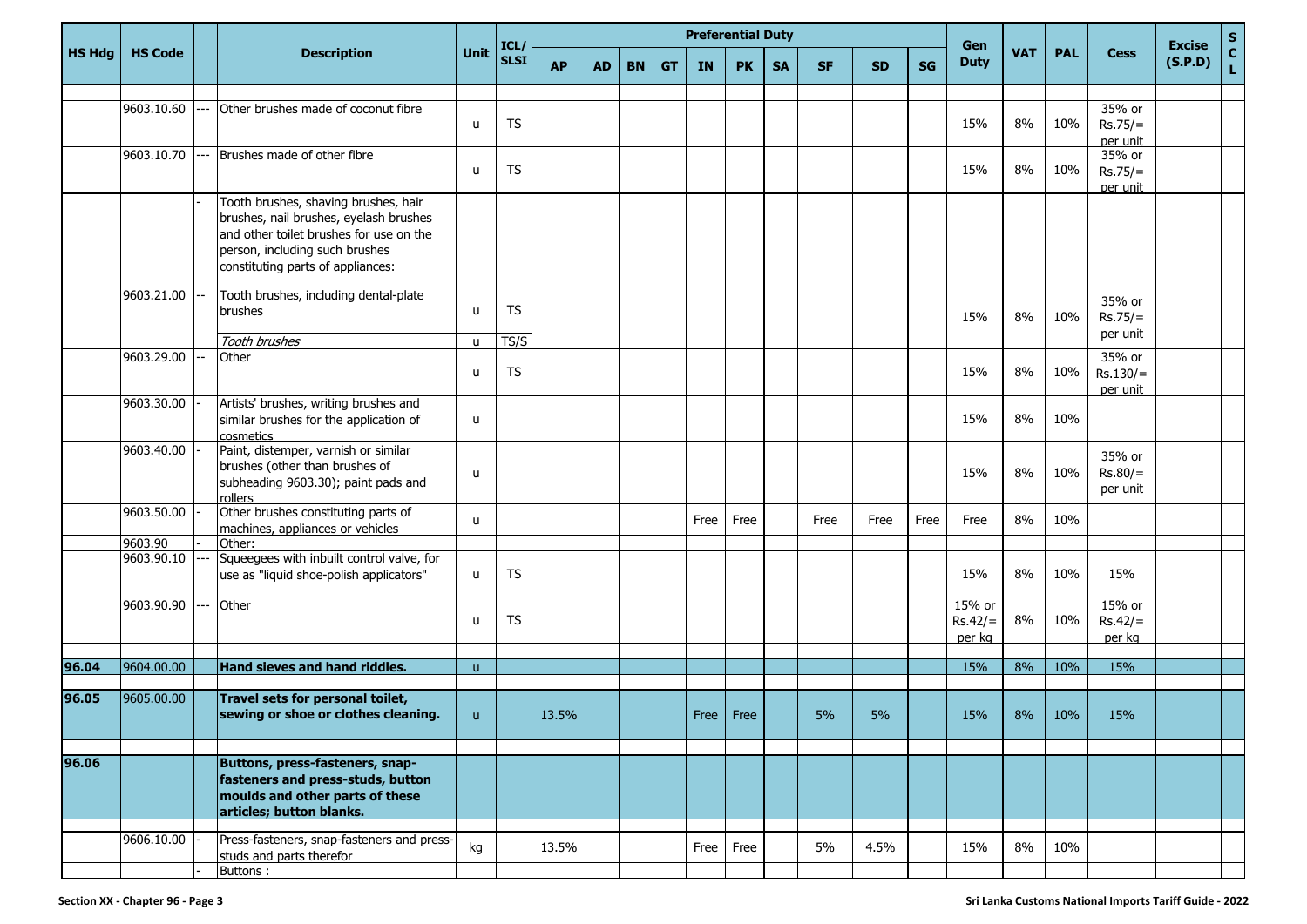|               |                          |                                                                                                                                                                                                                                                                                                                                                                                   |              |                     |                 |           |           |           |              | <b>Preferential Duty</b> |           |           |              |           |                    |            |            |                                 | <b>Excise</b> |             |
|---------------|--------------------------|-----------------------------------------------------------------------------------------------------------------------------------------------------------------------------------------------------------------------------------------------------------------------------------------------------------------------------------------------------------------------------------|--------------|---------------------|-----------------|-----------|-----------|-----------|--------------|--------------------------|-----------|-----------|--------------|-----------|--------------------|------------|------------|---------------------------------|---------------|-------------|
| <b>HS Hdg</b> | <b>HS Code</b>           | <b>Description</b>                                                                                                                                                                                                                                                                                                                                                                | Unit         | ICL/<br><b>SLSI</b> | <b>AP</b>       | <b>AD</b> | <b>BN</b> | <b>GT</b> | <b>IN</b>    | <b>PK</b>                | <b>SA</b> | <b>SF</b> | <b>SD</b>    | <b>SG</b> | Gen<br><b>Duty</b> | <b>VAT</b> | <b>PAL</b> | <b>Cess</b>                     | (S.P.D)       | S<br>C<br>L |
|               |                          |                                                                                                                                                                                                                                                                                                                                                                                   |              |                     |                 |           |           |           |              |                          |           |           |              |           |                    |            |            |                                 |               |             |
|               | 9606.21.00               | Of plastics, not covered with textile<br>material                                                                                                                                                                                                                                                                                                                                 | kg           |                     | 13.5%           |           |           |           | Free         | Free                     |           | 5%        | 4.5%         |           | 15%                | 8%         | 10%        |                                 |               |             |
|               | 9606.22.00               | Of base metal, not covered with textile<br>material                                                                                                                                                                                                                                                                                                                               | kg           |                     |                 |           |           |           | Free         | Free                     |           | 5%        | 4.5%         |           | 15%                | 8%         | 10%        |                                 |               |             |
|               | 9606.29.00               | Other                                                                                                                                                                                                                                                                                                                                                                             | ka           |                     |                 |           |           |           | Free         | Free                     |           | 5%        | 4.5%         |           | 15%                | 8%         | 10%        |                                 |               |             |
|               | 9606.30.00               | Button moulds and other parts of buttons;<br>button blanks                                                                                                                                                                                                                                                                                                                        | kg           |                     |                 |           |           |           | Free         | Free                     |           | 5%        | 4.5%         |           | 15%                | $8\%$      | 10%        |                                 |               |             |
| 96.07         |                          | Slide fasteners and parts thereof.                                                                                                                                                                                                                                                                                                                                                |              |                     |                 |           |           |           |              |                          |           |           |              |           |                    |            |            |                                 |               |             |
|               |                          |                                                                                                                                                                                                                                                                                                                                                                                   |              |                     |                 |           |           |           |              |                          |           |           |              |           |                    |            |            |                                 |               |             |
|               |                          | Slide fasteners :                                                                                                                                                                                                                                                                                                                                                                 |              |                     |                 |           |           |           |              |                          |           |           |              |           |                    |            |            |                                 |               |             |
|               | 9607.11.00               | Fitted with chain scoops of base metal                                                                                                                                                                                                                                                                                                                                            | kg           |                     |                 |           |           |           | Free         | Free                     |           | 5%        | 4.5%         |           | 15%                | 8%         | 10%        |                                 |               |             |
|               | 9607.19.00<br>9607.20.00 | Other<br>Parts                                                                                                                                                                                                                                                                                                                                                                    | kg<br>kg     |                     | 14.25%<br>13.5% |           |           |           | Free<br>Free | Free<br>Free             |           | 5%<br>5%  | 4.5%<br>4.5% |           | 15%<br>15%         | 8%<br>8%   | 10%<br>10% |                                 |               |             |
|               |                          |                                                                                                                                                                                                                                                                                                                                                                                   |              |                     |                 |           |           |           |              |                          |           |           |              |           |                    |            |            |                                 |               |             |
| 96.08         | 9608.10<br>9608.10.10    | Ball point pens; felt tipped and other<br>porous-tipped pens and markers;<br>fountain pens, stylograph pens and<br>other pens; duplicating stylos;<br>propelling or sliding pencils; pen-<br>holders, pencil-holders and similar<br>holders; parts (including caps and<br>clips) of the foregoing articles, other<br>than those of heading 96.09.<br>Ball point pens :<br>Plastic | u            |                     |                 |           |           |           |              |                          |           |           |              |           | 15%                | 8%         | 10%        | 25% or<br>$Rs.38/=$<br>per unit |               |             |
|               | 9608.10.90<br>9608.20    | Other<br>Felt tipped and other porous-tipped pens                                                                                                                                                                                                                                                                                                                                 | u            |                     |                 |           |           |           |              |                          |           |           |              |           | 15%                | 8%         | 10%        | 25% or<br>$Rs.38/=$<br>per unit |               |             |
|               |                          | and markers :                                                                                                                                                                                                                                                                                                                                                                     |              |                     |                 |           |           |           |              |                          |           |           |              |           |                    |            |            |                                 |               |             |
|               | 9608.20.10               | Plastic                                                                                                                                                                                                                                                                                                                                                                           | $\sf u$      |                     |                 |           |           |           |              |                          |           |           |              |           | 15%                | 8%         | 10%        | 25% or<br>$Rs.38/=$<br>per unit |               |             |
|               | 9608.20.90               | Other                                                                                                                                                                                                                                                                                                                                                                             | $\mathsf{u}$ |                     |                 |           |           |           |              |                          |           |           |              |           | 15%                | 8%         | 10%        | 10% or<br>$Rs.38/=$<br>per unit |               |             |
|               | 9608.30.00               | Fountain pens, stylograph pens and other<br>pens                                                                                                                                                                                                                                                                                                                                  | $\mathsf{u}$ |                     |                 |           |           |           | Free         | Free                     |           | 4%        | 1.5%         | Free      | Free               | Ex         | 10%        |                                 |               |             |
|               | 9608.40.00               | Propelling or sliding pencils                                                                                                                                                                                                                                                                                                                                                     | $\mathsf{u}$ |                     |                 |           |           |           |              | Free Free                |           | 5%        | 4.5%         |           | 15%                | $8\%$      | 10%        |                                 |               |             |
|               | 9608.50.00               | Sets of articles from two or more of the<br>foregoing subheadings                                                                                                                                                                                                                                                                                                                 | u            |                     |                 |           |           |           | Free         | Free                     |           | 5%        | 4.5%         |           | 15%                | 8%         | 10%        | 10% or<br>$Rs.15/=$<br>per unit |               |             |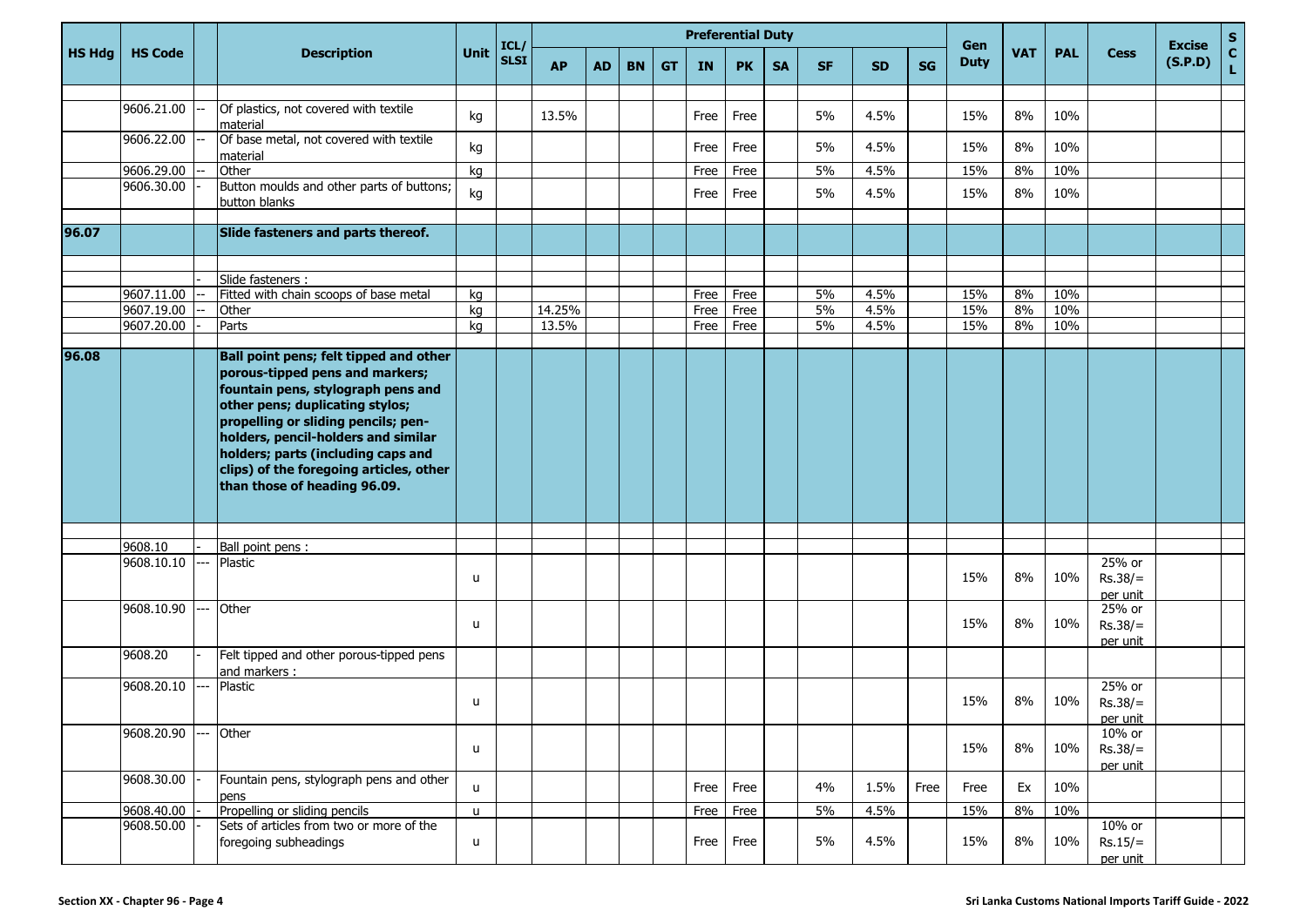|               |                 |       |                                                                                                                                                              |              | ICL/        |           |           |           |           | <b>Preferential Duty</b> |           |           |           |           |           | <b>Gen</b>  |            |            |                                | <b>Excise</b> | $\mathbf{s}$       |
|---------------|-----------------|-------|--------------------------------------------------------------------------------------------------------------------------------------------------------------|--------------|-------------|-----------|-----------|-----------|-----------|--------------------------|-----------|-----------|-----------|-----------|-----------|-------------|------------|------------|--------------------------------|---------------|--------------------|
| <b>HS Hdg</b> | <b>HS Code</b>  |       | <b>Description</b>                                                                                                                                           | Unit         | <b>SLSI</b> | <b>AP</b> | <b>AD</b> | <b>BN</b> | <b>GT</b> | <b>IN</b>                | <b>PK</b> | <b>SA</b> | <b>SF</b> | <b>SD</b> | <b>SG</b> | <b>Duty</b> | <b>VAT</b> | <b>PAL</b> | <b>Cess</b>                    | (S.P.D)       | $\mathbf{c}$<br>L. |
|               |                 |       |                                                                                                                                                              |              |             |           |           |           |           |                          |           |           |           |           |           |             |            |            |                                |               |                    |
|               | 9608.60         |       | Refills for ball point pens, comprising the                                                                                                                  |              |             |           |           |           |           |                          |           |           |           |           |           |             |            |            |                                |               |                    |
|               |                 |       | ball point and ink-reservoir :                                                                                                                               |              |             |           |           |           |           |                          |           |           |           |           |           |             |            |            |                                |               |                    |
|               | 9608.60.10      | Ξ.    | Plastic                                                                                                                                                      | $\mathsf{u}$ |             |           |           |           |           |                          |           |           |           |           |           | 15%         | 8%         | 10%        | 25% or<br>$Rs.9/=$ per<br>unit |               |                    |
|               | 9608.60.90      |       | Other                                                                                                                                                        | $\mathbf{u}$ |             |           |           |           |           |                          |           |           |           |           |           | 15%         | 8%         | 10%        | 10% or<br>$Rs.4/=$ per<br>unit |               |                    |
|               |                 |       | Other:                                                                                                                                                       |              |             |           |           |           |           |                          |           |           |           |           |           |             |            |            |                                |               |                    |
|               | $9608.91.00$ -- |       | Pen nibs and nib points                                                                                                                                      | $\mathsf{u}$ |             |           |           |           |           | Free                     | Free      |           | 5%        | 4.5%      |           | 15%         | 8%         | 10%        |                                |               |                    |
|               | 9608.99         |       | Other:                                                                                                                                                       |              |             |           |           |           |           |                          |           |           |           |           |           |             |            |            |                                |               |                    |
|               | 9608.99.10      | $---$ | Barrels for ball point pens, plastic                                                                                                                         | kg           |             |           |           |           |           |                          |           |           |           |           |           | 15%         | 8%         | 10%        | 15% or<br>$Rs.310/=$<br>per kg |               |                    |
|               | 9608.99.20      | $---$ | Other parts of artificial materials other<br>than barrels and ball points                                                                                    | kg           |             |           |           |           |           |                          |           |           |           |           |           | 15%         | 8%         | 10%        | 15%                            |               |                    |
|               | 9608.99.30      | $---$ | Refills for ball point pens, plastic                                                                                                                         | kg           |             |           |           |           |           |                          |           |           |           |           |           | 15%         | 8%         | 10%        | 15%                            |               |                    |
|               | 9608.99.40 ---  |       | Tips for ball point pens                                                                                                                                     | kg           |             |           |           |           |           |                          |           |           |           |           | Free      | Free        | 8%         | 10%        |                                |               |                    |
|               | 9608.99.50      | $---$ | Tips for felt pens                                                                                                                                           | ka           |             |           |           |           |           |                          |           |           |           |           | Free      | Free        | 8%         | 10%        |                                |               |                    |
|               | 9608.99.90      | ---   | Other                                                                                                                                                        | kg           |             |           |           |           |           |                          |           |           |           |           |           | 15%         | 8%         | 10%        |                                |               |                    |
| 96.09         |                 |       | Pencils (other than pencils of<br>heading 96.08), crayons, pencil<br>leads, pastels, drawing charcoals,<br>writing or drawing chalks and tailors'<br>chalks. |              |             |           |           |           |           |                          |           |           |           |           |           |             |            |            |                                |               |                    |
|               |                 |       |                                                                                                                                                              |              |             |           |           |           |           |                          |           |           |           |           |           |             |            |            |                                |               |                    |
|               | 9609.10         |       | Pencils and crayons, with leads encased in<br>a rigid sheath :                                                                                               |              |             |           |           |           |           |                          |           |           |           |           |           |             |            |            |                                |               |                    |
|               | 9609.10.10      | $---$ | Black lead pencils                                                                                                                                           | kg           |             |           |           |           |           |                          |           |           |           |           |           | 15%         | 8%         | 10%        | 15%                            |               |                    |
|               | 9609.10.20 ---  |       | Colour pencils                                                                                                                                               | ka           |             |           |           |           |           |                          |           |           |           |           |           | 15%         | 8%         | 10%        | 15%                            |               |                    |
|               | 9609.10.30      |       | Crayons                                                                                                                                                      | ka           | S           |           |           |           |           |                          |           |           |           |           |           | 15%         | 8%         | 10%        | 15%                            |               |                    |
|               | 9609.20         |       | Pencil leads, black or coloured :                                                                                                                            |              |             |           |           |           |           |                          |           |           |           |           |           |             |            |            |                                |               |                    |
|               | 9609.20.10      |       | <b>Black</b>                                                                                                                                                 | kg           |             |           |           |           |           |                          |           |           | 5%        | 5%        |           | 15%         | 8%         | 10%        | 15%                            |               |                    |
|               | 9609.20.20      |       | Coloured                                                                                                                                                     | ka           |             |           |           |           |           |                          |           |           | 5%        | 5%        |           | 15%         | 8%         | 10%        | 15%                            |               |                    |
|               | 9609.90.00      |       | Other                                                                                                                                                        | kg           |             |           |           |           |           |                          |           |           | 5%        | 5%        |           | 15%         | 8%         | 10%        | 15%                            |               |                    |
|               |                 |       | Pastels                                                                                                                                                      | ka           | S           |           |           |           |           |                          |           |           |           |           |           |             |            |            |                                |               |                    |
| 96.10         | 9610.00.00      |       | Slates and boards, with writing or<br>drawing surfaces, whether or not<br>framed.                                                                            | kg           |             |           |           |           |           | Free                     | Free      |           | 5%        | 5%        |           | 15%         | 8%         | 10%        |                                |               |                    |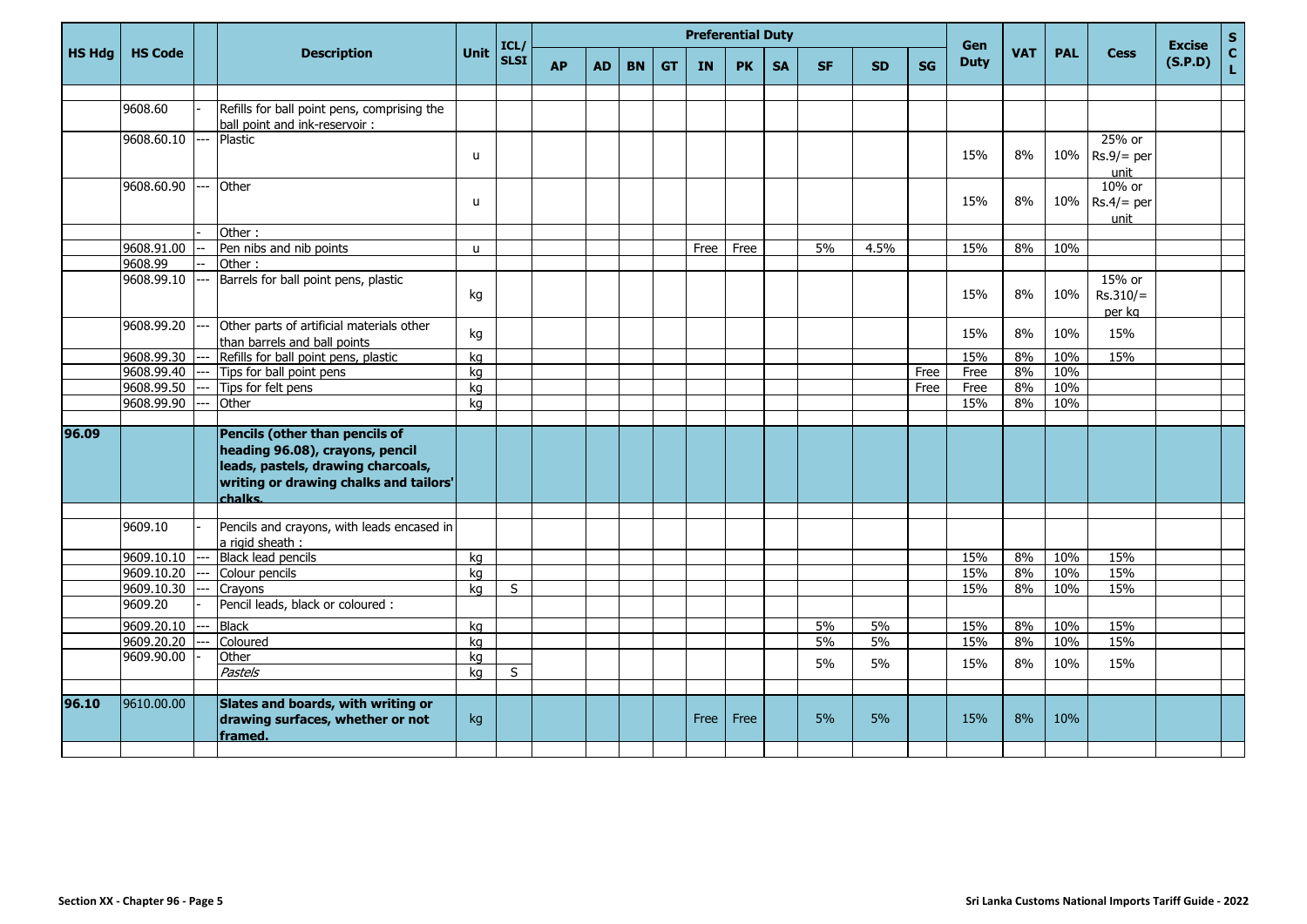|               |                 |                                                                                                                                                                                                                  |          | ICL/        |           |           |           |           |           | <b>Preferential Duty</b> |           |                                            |                              |           | Gen         |            |            |                                | <b>Excise</b> | $\frac{{\sf s}}{{\sf c}}$ |
|---------------|-----------------|------------------------------------------------------------------------------------------------------------------------------------------------------------------------------------------------------------------|----------|-------------|-----------|-----------|-----------|-----------|-----------|--------------------------|-----------|--------------------------------------------|------------------------------|-----------|-------------|------------|------------|--------------------------------|---------------|---------------------------|
| <b>HS Hdg</b> | <b>HS Code</b>  | <b>Description</b>                                                                                                                                                                                               | Unit     | <b>SLSI</b> | <b>AP</b> | <b>AD</b> | <b>BN</b> | <b>GT</b> | <b>IN</b> | <b>PK</b>                | <b>SA</b> | <b>SF</b>                                  | SD.                          | <b>SG</b> | <b>Duty</b> | <b>VAT</b> | <b>PAL</b> | <b>Cess</b>                    | (S.P.D)       | Ĺ.                        |
| 96.11         | 9611.00.00      | Date, sealing or numbering stamps,                                                                                                                                                                               |          |             |           |           |           |           |           |                          |           |                                            |                              |           |             |            |            |                                |               |                           |
|               |                 | and the like (including devices for<br>printing or embossing labels),<br>designed for operating in the hand;<br>hand-operated composing sticks and<br>hand printing sets incorporating<br>such composing sticks. | kg       |             |           |           |           |           |           |                          |           |                                            |                              |           | 15%         | 8%         | 10%        | 15%                            |               |                           |
|               |                 |                                                                                                                                                                                                                  |          |             |           |           |           |           |           |                          |           |                                            |                              |           |             |            |            |                                |               |                           |
| 96.12         |                 | Typewriter or similar ribbons, inked<br>or otherwise prepared for giving<br>impressions, whether or not on<br>spools or in cartridges; ink-pads,<br>whether or not inked, with or<br>without boxes.              |          |             |           |           |           |           |           |                          |           |                                            |                              |           |             |            |            |                                |               |                           |
|               |                 |                                                                                                                                                                                                                  |          |             |           |           |           |           |           |                          |           |                                            |                              |           |             |            |            |                                |               |                           |
|               | 9612.10.00      | Ribbons                                                                                                                                                                                                          | u        |             |           |           |           |           |           |                          |           |                                            | 4.5%<br>4.5%                 |           | 15%<br>15%  | 8%<br>8%   | 10%        |                                |               |                           |
|               | 9612.20.00      | Ink-pads                                                                                                                                                                                                         | <b>u</b> |             |           |           |           |           |           |                          |           |                                            |                              |           |             |            | 10%        |                                |               |                           |
| 96.13         |                 | Cigarette lighters and other lighters,<br>whether or not mechanical or<br>electrical, and parts thereof other<br>than flints and wicks.                                                                          |          |             |           |           |           |           |           |                          |           |                                            |                              |           |             |            |            |                                |               |                           |
|               |                 |                                                                                                                                                                                                                  |          |             |           |           |           |           |           |                          |           |                                            |                              |           |             |            |            |                                |               |                           |
|               | 9613.10.00      | Pocket lighters, gas fuelled, non-refillable                                                                                                                                                                     | u        |             | Free      |           |           |           | Free      | Free                     |           | 5% or<br>$Rs.19/ =$<br>per kg              | 5% or<br>$Rs.19/=$<br>per kg |           | Free        | 8%         | 10%        | 30% or<br>$Rs.110/=$<br>per kg |               |                           |
|               | 9613.20.00      | Pocket lighters, gas fuelled, refillable                                                                                                                                                                         | u        |             | Free      |           |           |           | Free      | Free                     |           | $\overline{5}$ % or<br>$Rs.19/=$<br>per kg | 5% or<br>$Rs.19/=$<br>per kg |           | Free        | 8%         | 10%        | 30% or<br>$Rs.110/=$<br>per kg |               |                           |
|               | 9613.80.00      | Other lighters                                                                                                                                                                                                   | u        |             | Free      |           |           |           | Free      | Free                     |           | 5%                                         | 5%                           |           | Free        | 8%         | 10%        | 30%                            |               |                           |
|               | 9613.90.00      | Parts                                                                                                                                                                                                            | kg       |             |           |           |           |           | Free      | Free                     |           | 5%                                         | 4.5%                         |           | 15%         | 8%         | 10%        |                                |               |                           |
| 96.14         | 9614.00.00      | <b>Smoking pipes (including pipe</b><br>bowls) and cigar or cigarette<br>holders, and parts thereof.                                                                                                             | kg       |             |           |           |           |           | Free      | Free                     |           | 5%                                         | 5%                           |           | 15%         | 8%         | Ex         | 15%                            |               |                           |
| 96.15         |                 | Combs, hair-slides and the like;                                                                                                                                                                                 |          |             |           |           |           |           |           |                          |           |                                            |                              |           |             |            |            |                                |               |                           |
|               |                 | hairpins, curling pins, curling grips,<br>hair-curlers and the like, other than<br>those of heading 85.16, and parts<br>thereof.                                                                                 |          |             |           |           |           |           |           |                          |           |                                            |                              |           |             |            |            |                                |               |                           |
|               |                 |                                                                                                                                                                                                                  |          |             |           |           |           |           |           |                          |           |                                            |                              |           |             |            |            |                                |               |                           |
|               | $9615.11.00$ -- | Combs, hair-slides and the like :<br>Of hard rubber or plastics                                                                                                                                                  | kg       |             |           |           |           |           | Free      |                          |           | Free                                       | Free                         | Free      | Free        | 8%         | 10%        |                                |               |                           |
|               |                 |                                                                                                                                                                                                                  |          |             |           |           |           |           |           |                          |           |                                            |                              |           |             |            |            |                                |               |                           |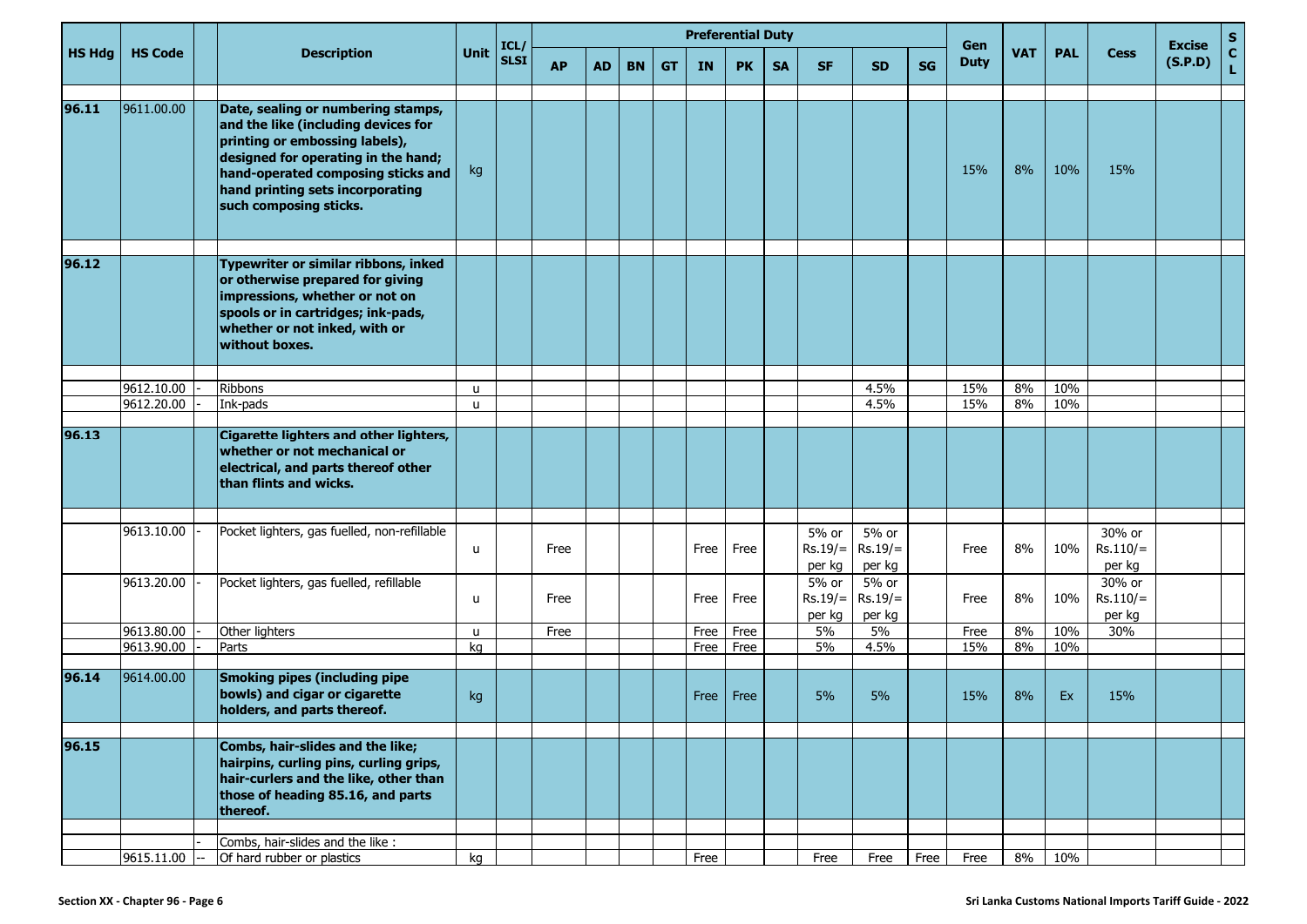|        |                 |                    |      | <b>I ICL</b> |           |           |           |           | <b>Preferential Duty</b> |           |           |           |           |           | Gen         |            |            |             | <b>Excise</b> |  |
|--------|-----------------|--------------------|------|--------------|-----------|-----------|-----------|-----------|--------------------------|-----------|-----------|-----------|-----------|-----------|-------------|------------|------------|-------------|---------------|--|
| HS Hdg | <b>HS Code</b>  | <b>Description</b> | Unit | SLSI         | <b>AP</b> | <b>AD</b> | <b>BN</b> | <b>GT</b> | <b>IN</b>                | <b>PK</b> | <b>SA</b> | <b>SF</b> | <b>SD</b> | <b>SG</b> | <b>Duty</b> | <b>VAT</b> | <b>PAL</b> | <b>Cess</b> | (S.P.D)       |  |
|        |                 |                    |      |              |           |           |           |           |                          |           |           |           |           |           |             |            |            |             |               |  |
|        | $9615.19.00$ -- | Other              | kq   |              |           |           |           |           | Free                     |           |           | Free      | Free      | Free      | Free        | 8%         | 10%        |             |               |  |